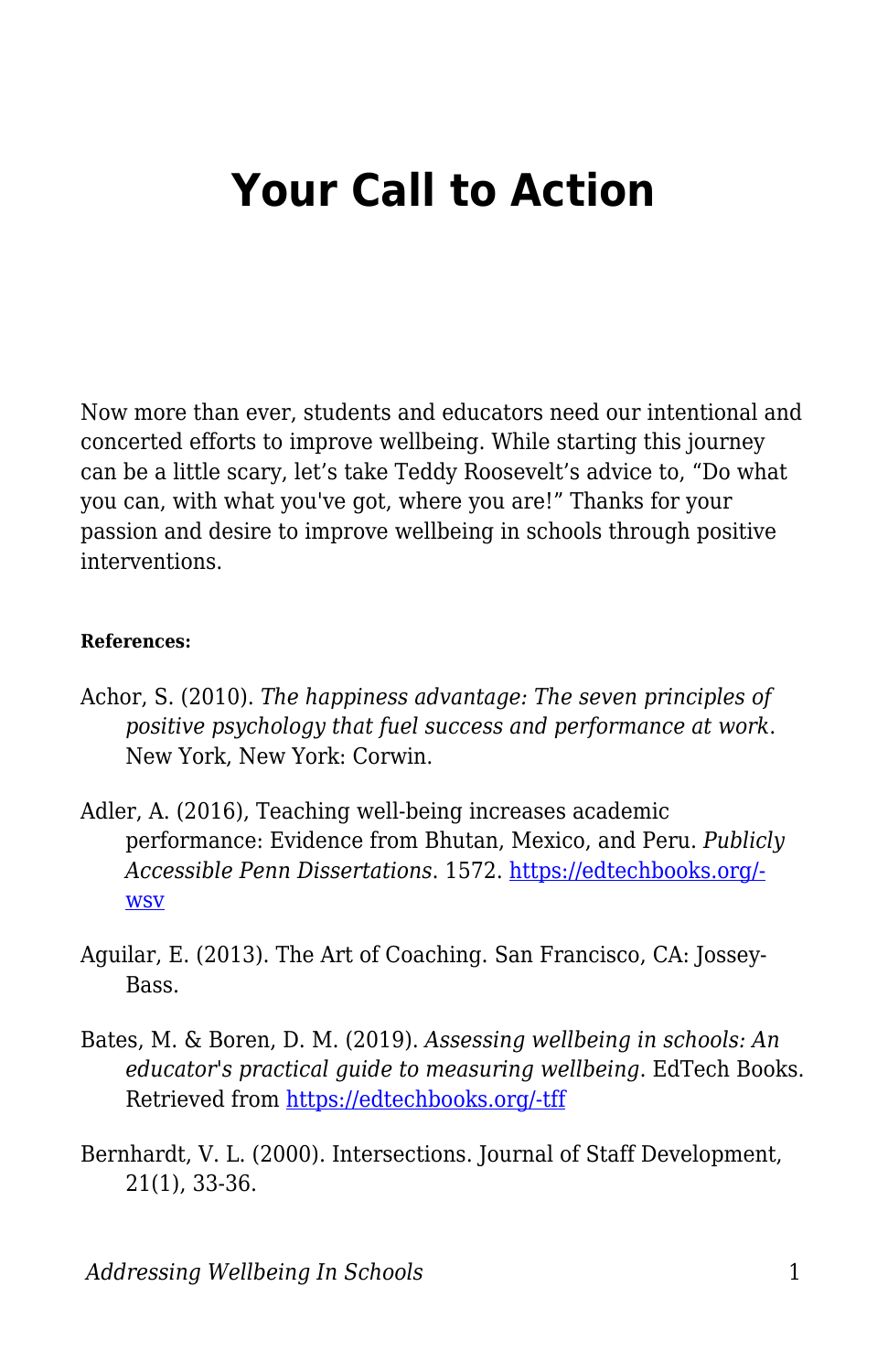- Buckingham, M. & Clifton, D.O. (2001). *Now, discover your strengths: How to develop your talents and those of the people you manage.* London: Simon & Schuster.
- Buffum,A.,Mattos, M. & Weber, C. (2012). *Simplifying response to intervention: Four essential guiding principles.* Bloomington, IN; Solution Tree Press.
- Cameron, K. (2012). *Positive leadership: Strategies for extraordinary performance (2nd ed.)*. San Francisco, CA: Berrett-Koehler Publishers.
- Catmull, E., & Wallace, A. (2014). *Creativity, Inc.: Overcoming unseen forces that stand in the way of true inspiration.* New York: Random House.
- Centers for Disease Control and Prevention (CDC). (n.d.). *Data and statistics on children's mental health.* Retrieved January, 6, 2022, from [https://edtechbooks.org/-HoUy](https://www.cdc.gov/childrensmentalhealth/data.html)
- Clifton, D., O., Harter, J., K. (2003). Investing in strengths. In: K. S. Cameron, J. E. Dutton and R. E. Quinn, Eds., *Positive Organizational Scholarship: Foundations of a new discipline*. San Francisco: Berrett-Koeller, pp. 111-121.
- Collaborative for Academic, Social, and Emotional Learning (CASEL). (n.d.). *Fundamentals of SEL.* [https://edtechbooks.org/-YRQG](https://casel.org/fundamentals-of-sel/)
- Constanza, R., Wilkinson, R., Pickett, K., & Kubiszewski, I. (2013). Why now? A contribution towards the first IEWG meeting. Paper presented at the International Expert Working Group, Thimphu, Bhutan.
- Conzemius, A. (2012). The "X" factor is why: A clearly defined purpose boosts the impact of data analysis. *Journal of Staff Development*, 33(4), 20-25.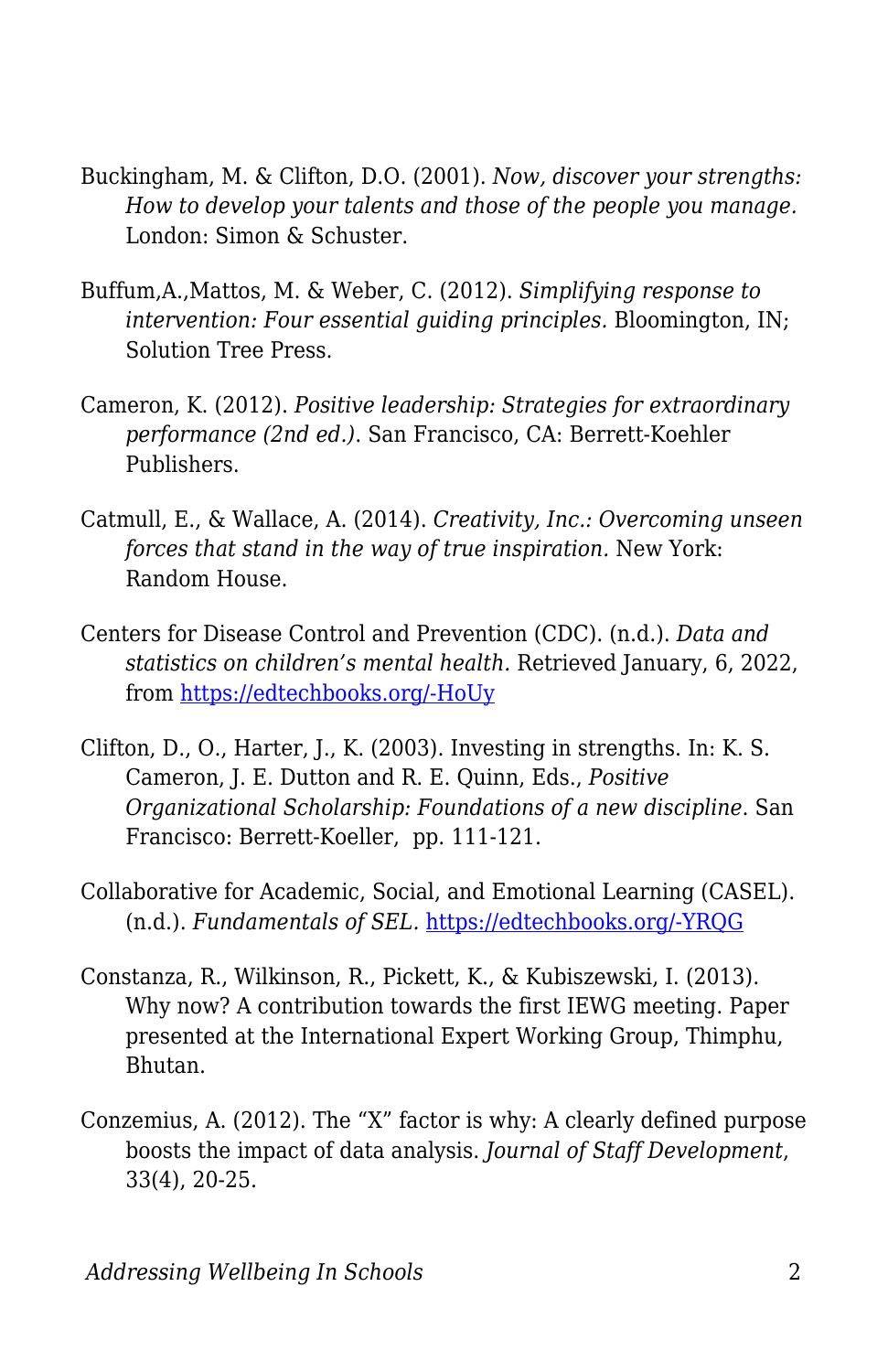- Cooperrider, D. (2015, July 6). *P2: Mirror flourishing: Appreciative inquiry and the designing of positive institutions* [Address]. Fourth World Congress on Positive Psychology, Johannesburg, South Africa. [https://edtechbooks.org/-PsGB](https://weatherhead.case.edu/media/videos/list/AIM2Flourish/play/mirror-flourishing)
- Cooperrider, D.L. & Whitney, D. (2005). *Appreciative inquiry: A positive revolution in change.* Berrett-Koehler Publishers, Inc.
- Darling-Hammond, L., Hyler, M. E., & Gardner, M. (2017). Effective teacher professional development. Retrieved from Palo Alto, CA: [https://edtechbooks.org/-HuKi](https://learningpolicyinstitute.org/product/effective-teacher-professional-development-report)
- deFlaminis,J.A., Abdul-Jabbar,M. & Yoak,E. (2016). *Distributed leadership in schools: A practical guide for learning and improvement.* New York, NY: Routledge.
- DuFour, R., DuFour, R., Eaker, R., Many, T. W., & Mattos, M. (2016). *Learning by doing: A handbook for Professional Learning Communities at Work (3rd ed.).* Bloomington, IN: Solution Tree.
- Durlak, J., Weissberg, R. & Pachan, M. (2010). A meta-analysis of after-school programs that seek to promote personal and social skills in children and adolescents. *American Journal of Community Psychology.* 45. 294-309. [https://edtechbooks.org/-pLq](https://pubmed.ncbi.nlm.nih.gov/20300825/)
- Dutton, J.E. (2003). *Energize your workplace: How to create and sustain high-quality connections at work*. San Francisco, CA: Jossey-Bass.
- Eaker, R., & Keating, J. (2009). Deeply embedded, fully committed. *National Staff Development Council, 30*(5), 50-55.
- Edmondson, A. C. (2019). *The fearless organization: Creating psychological safety in the workplace for learning, innovation, and growth.* Hoboken, NJ: John Wiley & Sons.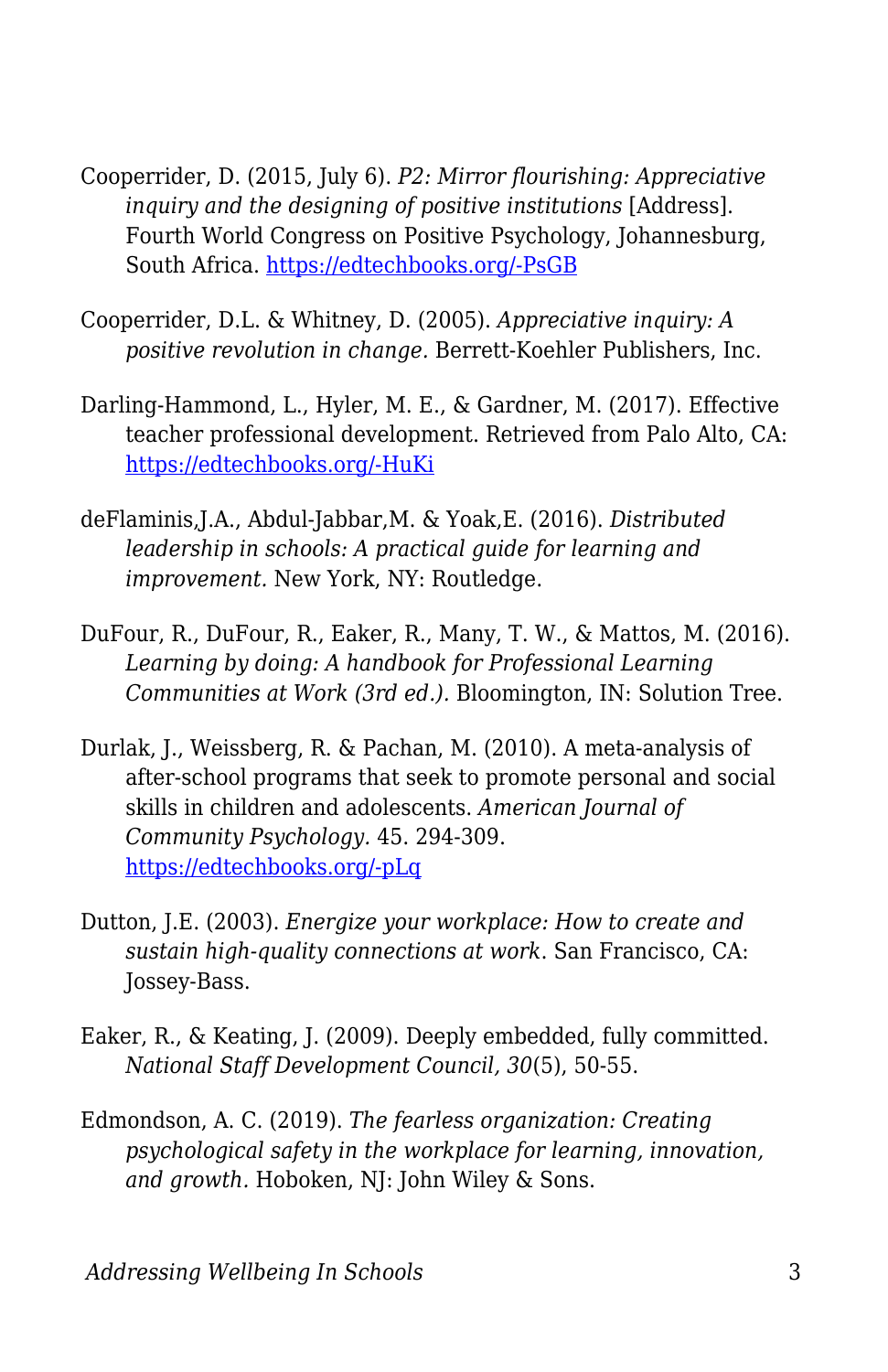- Falecki D. & Mann E. (2021) Practical applications for building teacher wellbeing in education. In: Mansfield C.F. (eds) *Cultivating teacher resilience*. Springer, Singapore. [https://edtechbooks.org/-paa](https://doi.org/10.1007/978-981-15-5963-1_11)
- Fisher, D. & Frey, N. (2015). Don't just gather data—Use it. *Educational Leadership, 73*(3), pp. 80-81.
- Frei, F. & Morriss, A. (2020). *Unleashed: The unapologetic leader's guide to empowering everyone around you.* Harvard Business Review: Boston, MA., p. 109
- Fullan, M. (2019). *Nuance: Why some leaders succeed and others fail*. Thousand Oaks: Corwin.
- Fullan, M., & Kirtman, L. (2019). *Coherent school leadership: Forging clarity from complexity.* Alexandria, VA: ASCD.
- Fullan, M., Gallagher, M. J. (2020). T*he devil is in the details.* Thousand Oaks, CA: Corwin, p. 77
- Heath, C., & Heath, D. (2010). *Switch: How to change things when change is hard.* New York: Broadway Books.
- Heifetz, R., Grashow, A., & Linsky, M. (2009). *The practice of adaptive leadership: Tools and tactics for changing your organization and the world*. Boston, MA: Harvard Business Press.
- Howell, A. J. (2009) Flourishing: Achievement-related correlates of students' well-being. *The Journal of Positive Psychology*, 4:1, 1-13, [https://edtechbooks.org/-sQIN](https://www.tandfonline.com/doi/abs/10.1080/17439760802043459)
- Huppert, F.A., So, T.T.C (2013). Flourishing across Europe: Application of a new conceptual framework for defining wellbeing. *Social Indicators Research, 110*, 837–861. [https://edtechbooks.org/-Jqiv](https://doi.org/10.1007/s11205-011-9966-7)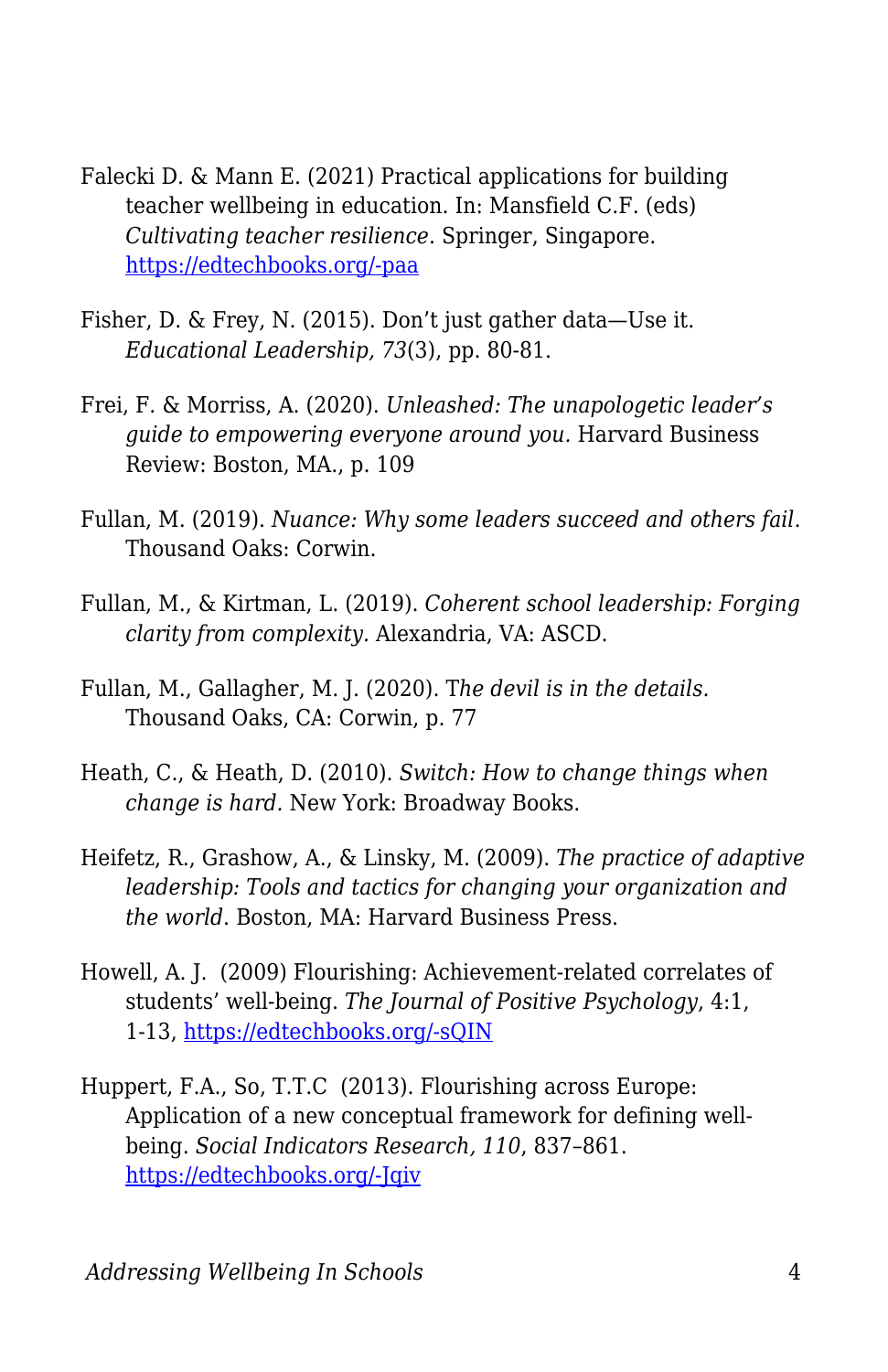- Ingersoll, R., Merrill, L., & Stuckey, D. (2014). *Seven trends: the transformation of the teaching force, updated April 2014*. CPRE Report (#RR-80). Philadelphia: Consortium for Policy Research in Education, University of Pennsylvania.
- Jarden, A. & Jarden, R. (2016). Positive psychological assessment for the workplace. In Oades, L., Steger M.,Fave, A.D. & Passmore, J. *The Wiley Blackwell Handbook of the psychology of positivity and strengths-based approaches at work.* John Wiley & Sons. Ltd. [https://edtechbooks.org/-LsZg](https://doi.org/10.1002/9781118977620)
- Kern, M. L. (in press). PERMAH: A useful model for focusing on wellbeing in schools. In K. A. Allen, M. Furlong, S. Suldo & D. Vella-Brodrick. (Eds.), *The handbook of positive psychology in schools 3rd edition*. Taylor and Francis.
- Klusmann U., Richter D., & Ludtke O. (2016). Teachers' emotional exhaustion is negatively related to students' achievement: evidence from a large-scale assessment study. . *Journal of Educational Psychology, 108,* 1193–1203. [https://edtechbooks.org/-MBhc](https://doi.org/10.1037/edu0000125)
- Knight, J. (2007). *Instructional coaching: A partnership approach to improving instruction.* Thousand Oaks, CA: Corwin Press.
- Learning Policy Institute. (February, 2017). The role of principals in addressing teacher shortages. Learningpolicyinstitute.org
- Leithwood (2013), *Jossey-Bass Reader on Educational Leadership* (3rd Edition). Somerset, NJ, USA: John Wiley & Sons.
- Lyubomirsky, S., & Layous, K. (2013). How do simple positive activities increase well-being? *Current Directions in Psychological Science, 22,* 57-62. [https://edtechbooks.org/-GXq](https://doi.org/10.1177/0963721412469809)

Lyubomirsky, S., Tkach, C., & Sheldon, K. M. (2004). Pursuing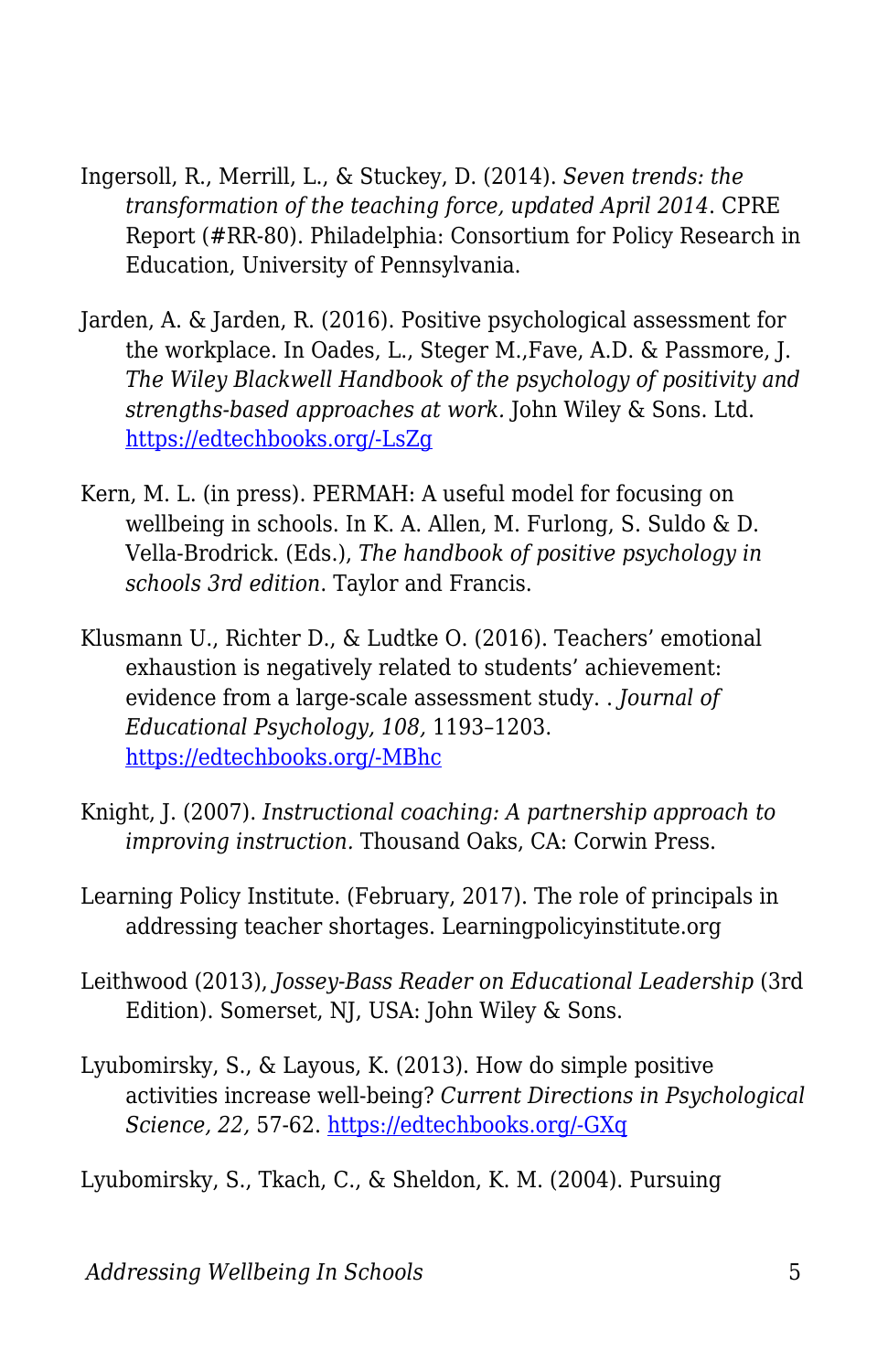sustained happiness through random acts of kindness and counting one's blessings: Tests of two six-week interventions. Unpublished raw data. [https://edtechbooks.org/-ExHP](https://doi.org/10.1037%2F1089-2680.9.2.111)

- Many, T. W., Maffoni, M. J., Sparks, S. K., & Thomas, T. F. (2018). *Amplify your impact: Coaching collaborative teams in PLCs at work*. Bloomington, IN: Solution Tree Press., p. 30.)
- Maxwell, N. A. (1973). *A more excellent way: Essays on leadership for Latter-day Saints.* Salt Lake City, Utah: Deseret Book Company.
- McCallum, F., & Price, D. (2010). Well teachers, well students. *The Journal of Student Wellbeing, 4*(1), 19–34. [https://edtechbooks.org/-XZbg](https://doi.org/10.21913/JSW.v4i1.599)
- McQuaid, M. (Host). (2017). Is positive psychology too focused on the individual? (No. 43) [Audio Podcast Episode]. In *Making Positive Psychology Work.* The Wellbeing Lab. [https://edtechbooks.org/-qFr](https://www.michellemcquaid.com/podcast/mppw43-peggy-kern/)
- Murphy, J., & Seashore Louis, K. (2018). *Positive school leadership: Building capacity and strengthening relationships*. New York: Teachers College Press.
- Niemiec, R. (2017). *Character strengths interventions: A field guide for practitioners*. Hogrefe Publishing.
- Oades, L., Jarden, A., Hou, H., Ozturk, C., Williams, P., Slemp, G & Huang, L. (2021). Wellbeing Literacy: A Capability Model for Wellbeing Science and Practice. *International Journal of Environmental Research and Public Health*. [https://edtechbooks.org/-BwzP](https://doi.org/10.3390/ijerph18020719)
- Pedrotti, J.T. (2014). Taking culture into account with positive psychological interventions. In A.C. Parks & S.M. Schueller (Eds.), *The Wiley Blackwell handbook of positive psychological*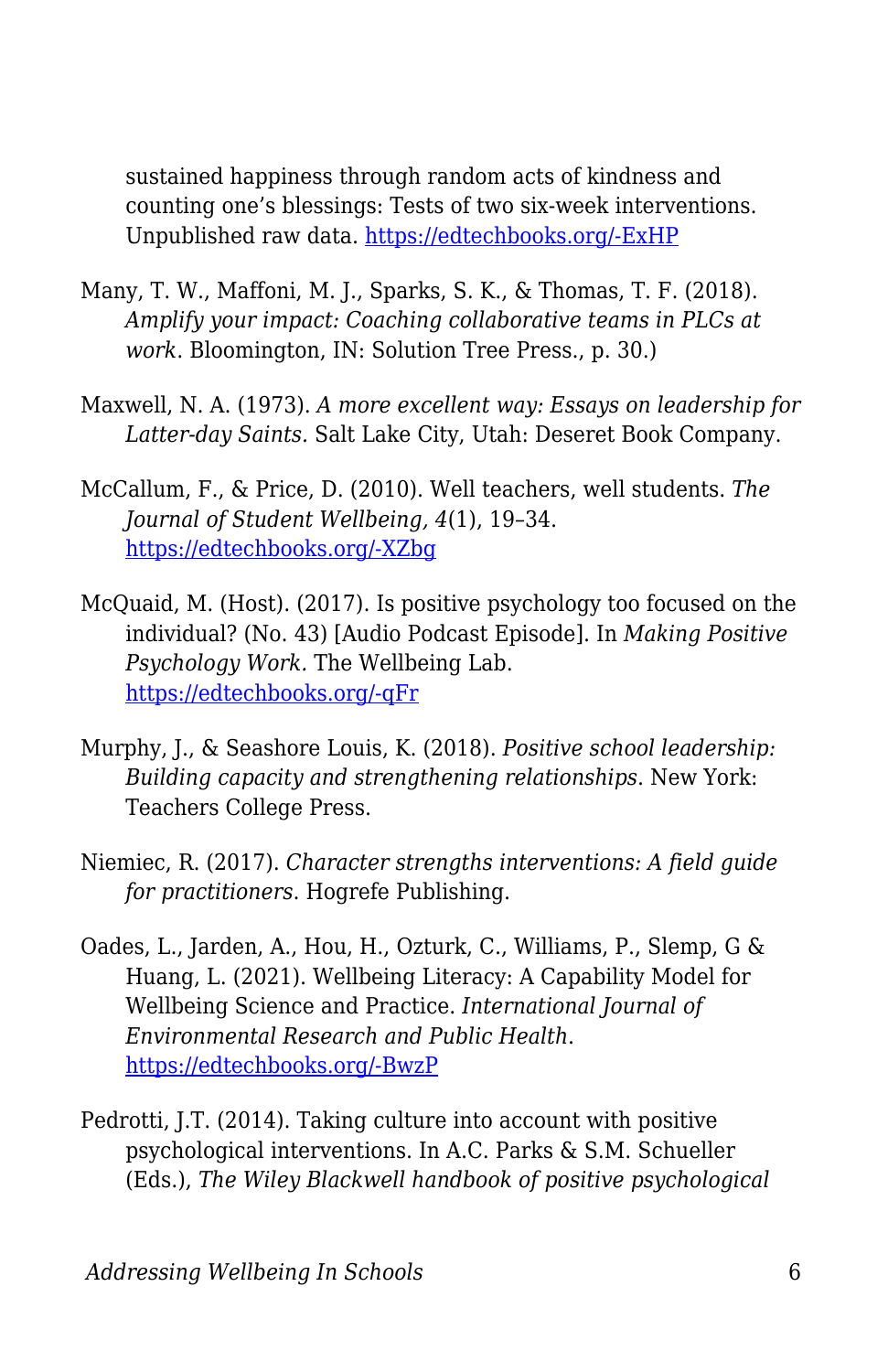*interventions.* John Wiley & Sons, Ltd. [https://edtechbooks.org/-ruwz](https://doi.org/10.1002/9781118315927.ch23)

- Positive Education Schools Association. (2020). *Wellbeing in your school: A guide to understanding and implementing positive education, 2nd edition.* [https://edtechbooks.org/-YbBK](https://www.pesa.edu.au/positive-education-guide/)
- Reason, C. (2014). *Stop leading like it's yesterday!: Key concepts for shaping today's school culture.* Bloomington, IN: Solution Tree Press.
- Roffey, S. (2012). Pupil wellbeing -teacher wellbeing: Two sides of the same coin?. *Educational and Child Psychology*, *29(4)*, 8-17.
- Schein, E. H., & Schein, P. A. (2018). *Humble leadership: The power of relationships, openness, and trust.* Oakland, CA: Berrett-Koehler Publishers.
- Schmoker, M. (2008).Measuring what matters. *Educational Leadership, 66*(4), p. 70-74.
- Seldon, A. (2018). *The fourth education revolution*. UK: The University of Buckingham Press.
- Seligman, M. (2011). *Flourish: A Visionary New Understanding of Happiness and Well-being*. New York: Simon & Schuster.
- Sin N.L. & Lyubomirsky S. (2009). Enhancing well-being and alleviating depressive symptoms with positive psychology interventions: a practice-friendly meta-analysis. *Journal of Clinical Psychology,65(5)*, 467–487. [https://edtechbooks.org/-wRJo](https://doi.org/10.1002/jclp.20593)
- Stoeber, J., & Rennert, D. (2008). Perfectionism in school teachers: Relations with stress appraisals, coping styles, and burnout. *Anxiety Stress and Coping, 21*(1), 37–53. [https://edtechbooks.org/-xZrd](https://doi.org/10.1080/10615800701742461)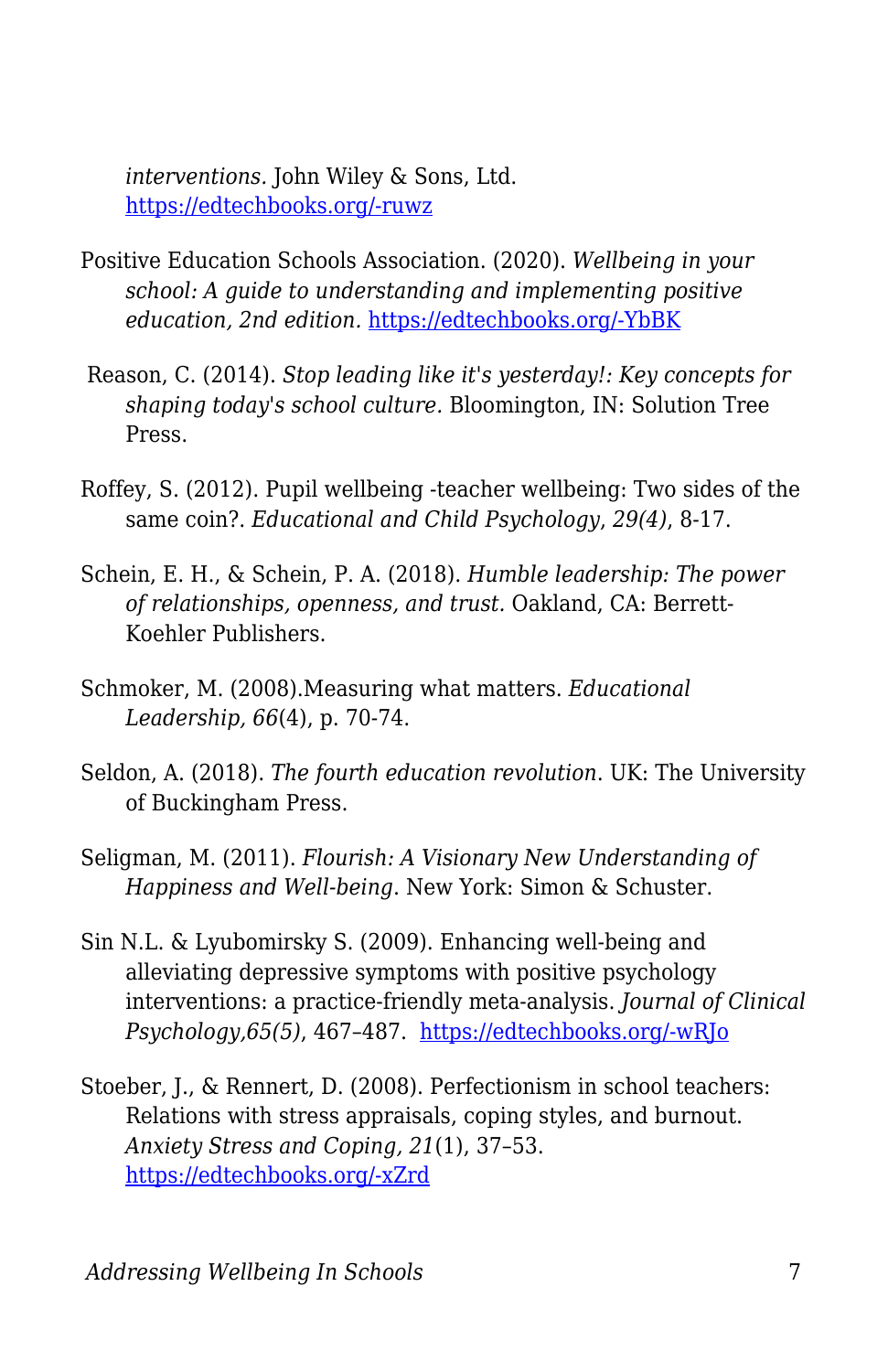- Suldo, S., Thalji, A., & Ferron, J. (2011). Longitudinal academic outcomes predicted by early adolescents' subjective well-being, psychopathology, and mental health status yielded from a dual factor model. *The Journal of Positive Psychology*, *6*, 17-30. [https://edtechbooks.org/-GjTp](https://doi.org/10.1080/17439760.2010.536774)
- Uchida, Y., Norasakkunkit, V. & Kitayama, S. (2004). Cultural constructions of happiness: Theory and empirical evidence. *Journal of Happiness Studies,5*, 223-239. [https://edtechbooks.org/-Csrx](https://doi.org/10.1007/s10902-004-8785-9)
- Wagner, T., & Dintersmith, T. (2015). *Most likely to succeed: Preparing our kids for the innovation era.* New York: Scribner.
- Waters, L. & White, M. (2015). Case study of a school wellbeing initiative: Using appreciative inquiry to support positive change. *International Journal of Well-being*,*5*, 19-32. [https://edtechbooks.org/-caea](https://doi.org/10.5502/ijw.v5i1.2)
- White, M., Slemp, G. & Murray, A.S. (2017). *Future directions in wellbeing: Education, organizations and policy.* Springer.
- Whitney, D., Trosten-Bloom, A., Cooperrider, D., & Kaplin, B. S. (2013). *Encyclopedia of positive questions: Using appreciative inquiry to bring out the best in your organization*. Crown Custom Publishing.
- Williams, P. (Host). (2021). Can you help people stand out as they fit in? (No. 224) [Audio Podcast Episode]. In *Making Positive Psychology Work.* The Wellbeing Lab. https://www.michellemcquaid.com/podcast/can-you-help-people-st and-out-as-they-fit-in-podcast-with-stefanie-k-johnson/